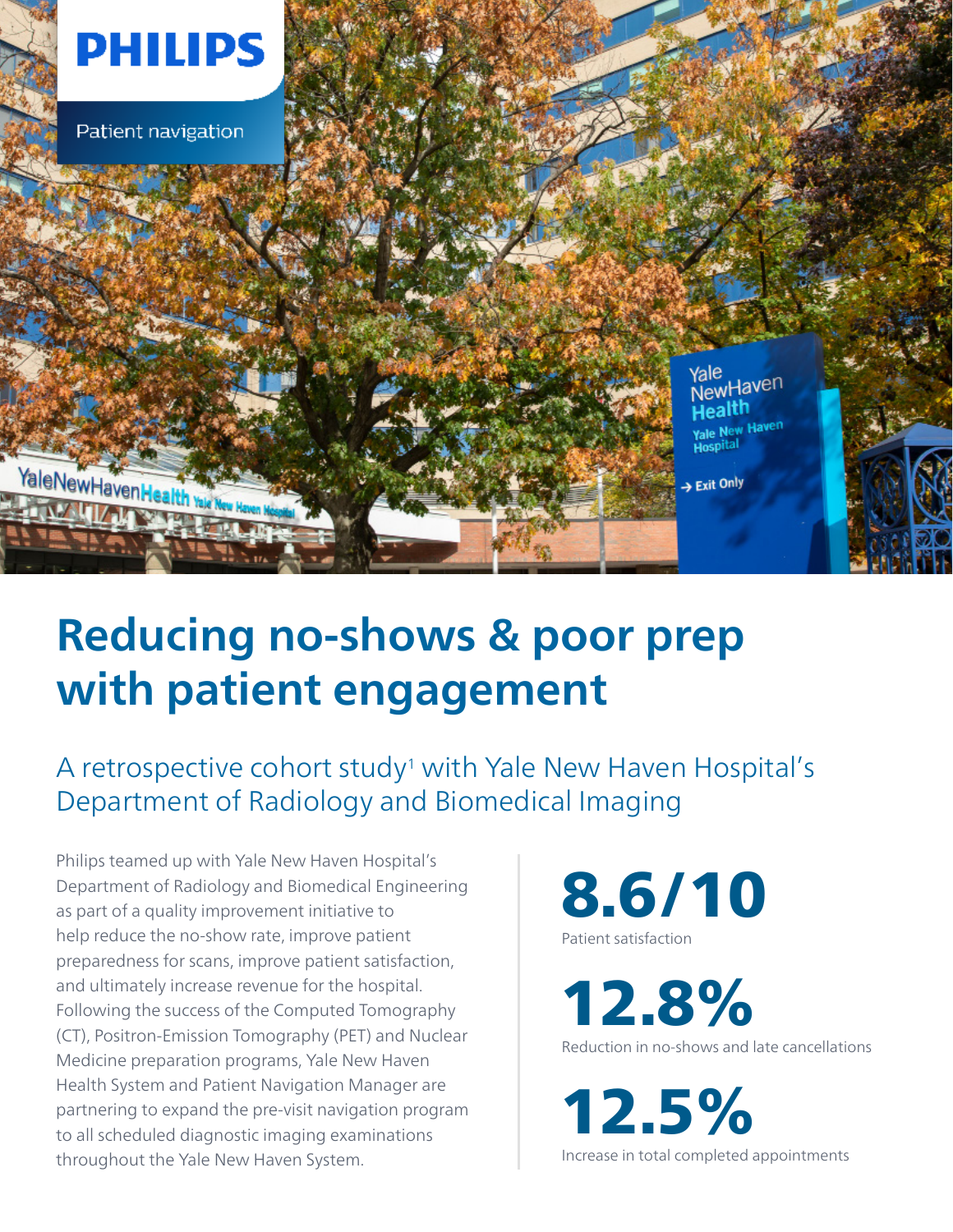#### Sample messages

**1** At time of scheduling Yale **Radiology &** NewHaven Welcome to Yale New Haven **Health Biomedical** Radiology! This texting program **Imaging** will send info for your upcoming scan(s). (Msg/data rates may apply. **Metabolic FDG Brain Scan** Reply STOP to stop msgs.) **Pre-Exam Information and Instructions** For your PET scan on 8/01 at 10:00AM: Prep info: info.clinic/83jf2io **1** Your doctor has ordered a FDG-PET Location info: info.clinic/0m3829 **2** scan, which stands for: fluorodeoxyglucose (FDG)-positron emission tomography (PET). This For your upcoming PET scan: procedure detects metabolic activity of IMPORTANT! We need you to answer two questions for your **3**  $1+$  Page 1 of 2 scan: info.clinic/a4n6lk **3** Are you currently taking medication for diabetes? T-1 day†  $\overline{A}$  Yes, I take medication for diabetes. We look forward to seeing you tomorrow at 10:00AM (arrive 30 B No, I do not take mins early). If you need to cancel/ medication for diabetes. reschedule your PET scan, call us at



### The challenge

(203) 737-XXXX.

In 2019, Yale New Haven Hospital's radiology leadership team embarked on a quality improvement project to help patients better prepare for appointments with challenging preparations. Staff recognized that patients who missed important pre-visit instructions were contributing to lost slots and the inefficient allocation of expensive resources. Having previously relied on staff-initiated phone calls and emails, Yale New Haven Hospital targeted an evolution of their patient outreach methods to deliver instructions and content conveniently and directly to patients' mobile devices. By leveraging text messaging as part of their patient outreach capabilities, they sought to streamline and automate their patient communications to improve slot utilization, and increase patient preparedness and ultimately revenue capture. Despite maintaining a relatively low combined no-show and late cancellation rate (9.2%), the team at Yale New Haven Hospital understood that more activated patients also meant increased staff and patient satisfaction — metrics core to Yale New Haven Hospital's reputation as a top academic medical center.

#### The solution

After a robust evaluation phase, Yale New Haven Hospital partnered with Philips to develop SMS-based pre-visit navigation programs designed to educate and provide step-by-step guidance to patients across computed tomography (CT), positron-emission tomography (PET) and nuclear medicine imaging appointments. Yale New Haven Hospital's radiology leadership recognized Patient Navigation Manager's outcomes-driven approach, attentive service support, and the platform's ability to reach patients in their preferred languages and communication modalities. Most importantly, Yale New Haven Hospital valued Philips' collaborative and patient-centered process, matching its own culture of continuous improvement. Philips worked with clinicians, administrators, quality and safety leaders, and the Patient Family Advisory Council at Yale New Haven Hospital to create English and Spanish-language navigational programs for these exams. Patients with exams scheduled more than two days out received a comprehensive pre-visit program, while exams scheduled within two days received an abbreviated set of messages.